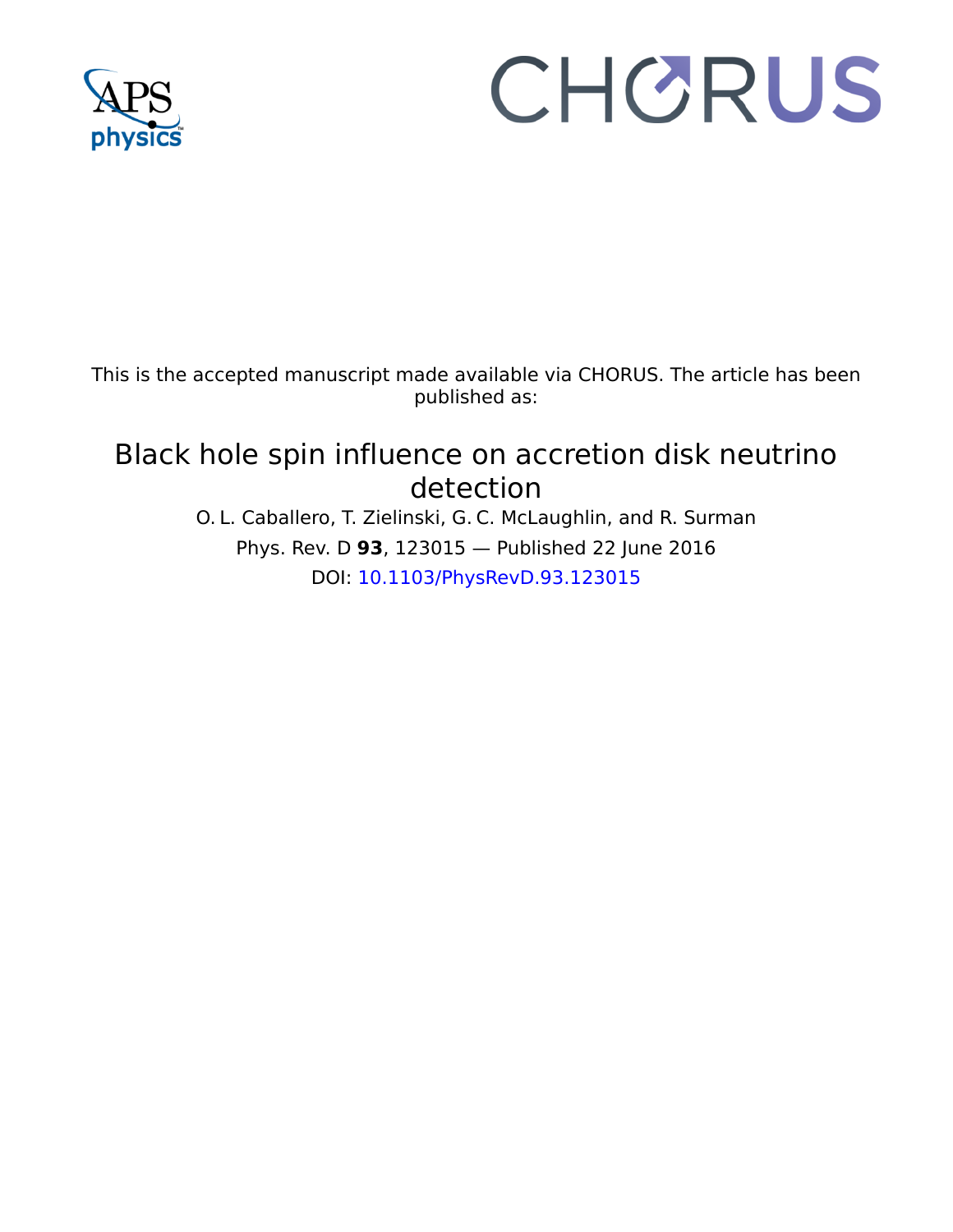# The black hole spin influence on accretion disk neutrino detection

O. L. Caballero<sup>∗</sup> and T. Zielinski

Department of Physics, University of Guelph, Guelph, ON N1G 2W1, Canada

G. C. McLaughlin

Department of Physics, North Carolina State University, Raleigh, NC 27695, USA

#### R. Surman

Department of Physics, University of Notre Dame, Notre Dame, IN 46556, USA

(Dated: June 1, 2016)

Neutrinos are copiously emitted from neutrino-cooled black hole accretion disks playing a fundamental role in their evolution, as well as in the production of gamma ray bursts and r-process nucleosynthesis. The black hole generates a strong gravitational field able to change the properties of the emerging neutrinos. We study the influence of the black hole spin on the structure of the neutrino surfaces, neutrino luminosities, average neutrino energies, and event counts at SuperK. We consider several disk models and provide estimates that cover different black hole efficiency scenarios. We discuss the influence of the detector's inclination with respect to the axis of the torus on neutrino properties. We find that tori around spinning black holes have larger luminosities, energies and rates compared to tori around static black holes, and that the inclination of the observer causes a reduction in the luminosities and detection rates but an increase in the average energies.

PACS numbers: 26.50.+x, 26.30.Jk, 95.55Vj, 97.80.Gm, 97.10.Gz, 95.30.Sf

#### I. INTRODUCTION

The physics of stellar phenomena such as, gravitational radiation, the synthesis of heavy elements and short gamma ray bursts is closely tied to the emission of neutrinos from black hole (BH) accretion disks (AD). These systems can be one possible outcome from BH-neutron star (NS), NS-NS mergers [1–4] or rapidly rotating stars (collapsars). Although these events are rare (estimated rates are  $10^{-6} - 10^{-3}$ /year per Milky Way Equivalent Galaxy(MWEG) for NS-NS mergers, and  $10^{-8} - 3 \times 10^{-5}$ /year per MWEG for BH-NS mergers [5]) the importance of neutrinos in these phenomena motivates their further study. In relation to the synthesis of elements, given the neutron richness of their progenitors, BH-AD are proposed as good candidates for r-process nucleosynthesis [6–9]; where neutrinos play the crucial role of setting the initial electron fraction of the outflowing matter[8, 10]. On the other hand, because of the vast amount of neutrinos emitted, neutrino annhilitation above the BH could provide the conditions needed to trigger gamma ray bursts [11–15]. Equally interesting, and in correlation with multi-mesenger signals (see e.g. [16, 17]), is the possibility of neutrino detection from ADs in future and current facilities as has been discussed in several works [18–20].

Fully 3D general relativistic simulations are needed to study the implications of the space-time metric and of neutrino cooling on the evolution of BH-NS or NS-NS mergers [21–26]. Such simulations have shown that the

evolution of the binary mergers depends on the initial binary parameters [22]. In particular, in BH-NS mergers the BH spin and its alignment characterize the accretion onto the BH [27, 28]. These simulations offer an important benchmark for predictions of neutrino energies and luminosities at infinity. They are, however, computationally demanding making simpler models and post-processing good alternatives for further studies of neutrino properties.

Good efforts have been devoted to studying BH-AD in the Kerr metric (suitable for spinning BHs) and in the Schwarzschild metric (adequate for non-spinning BHs). Some works have studied the structure of neutrino cooled disks accreting into rotating BHs, [12, 29], and find higher neutrino fluxes than those obtained from their non-rotating counterparts. Other studies focus on the neutrino annihilation rates and find that the deposition energy from neutrino-antineutrino annihilation is larger for spinning BHs [30–32]. Harikae et al [33] also found considerable changes in the deposition rates when general relativistic effects were considered for neutrinos emitted in a long-term collapsar simulation. However, the dependence of observable properties, such as neutrino energies and event counts, among others, on BH spin has remained unexplored.

Neutrinos in the free streaming regime, i.e. once they have decoupled from the disk matter, can reach an observation (or absorption) point. The neutrino properties, e.g. fluxes, energies, and luminosities, observed at the point of emission will be different from the ones registered by an observer positioned anywhere else. The observed quantities change due to neutrino oscillations [36, 37], neutrino interactions, and the gravitational field of the BH. For the latter, the consideration of the 3D

<sup>∗</sup>Electronic address: lcaballe@umail.iu.edu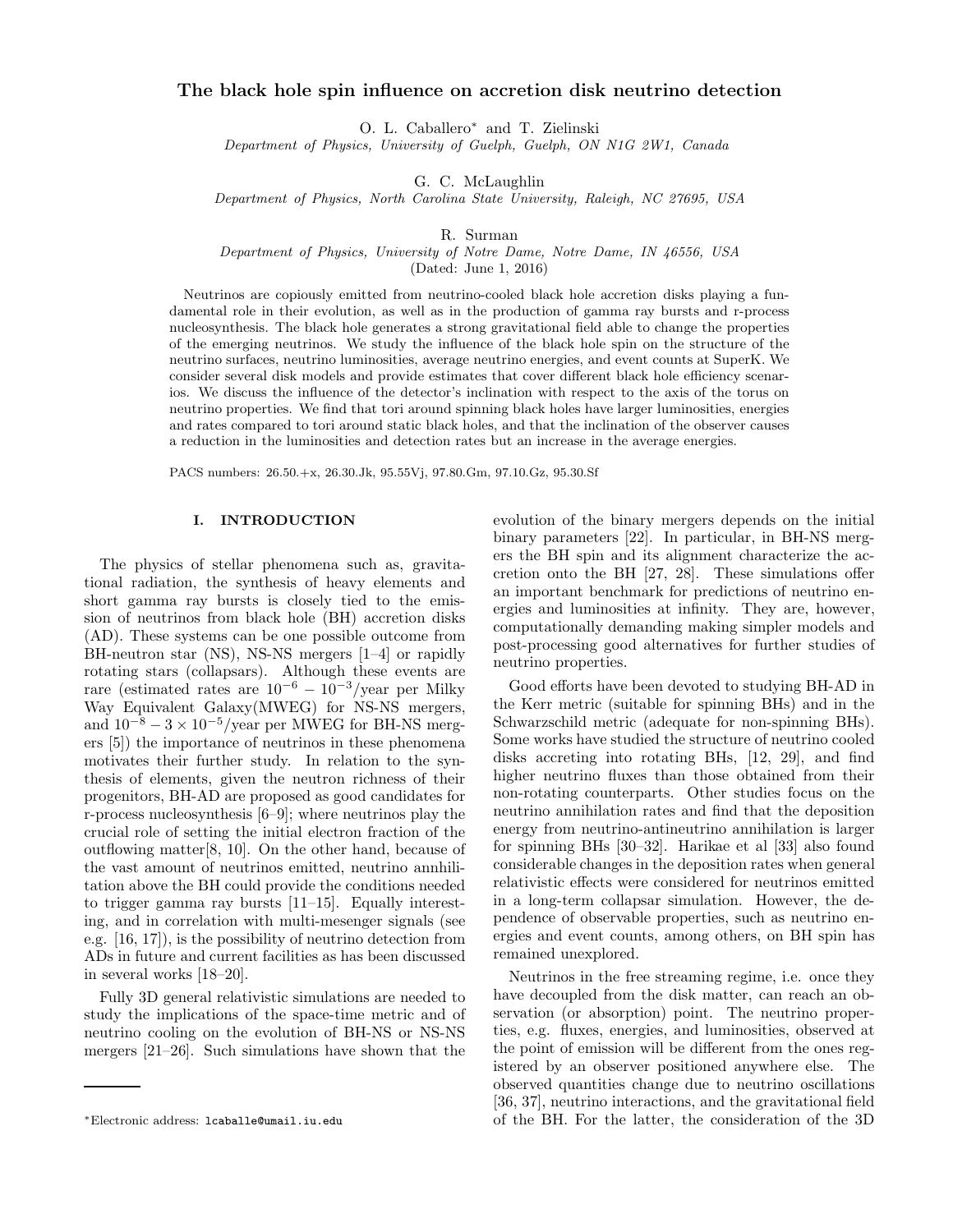geometry of the source is of particular importance, as the relativistic effects (bending of neutrino trajectories and energy shifts) depend on the space-time curvature. In previous works [34, 35], we have studied the influence of gravity on the emission of neutrinos and the production of heavy elements in outflows emerging from BH-AD via a post-processing of merger simulations and following neutrino trajectories in strong gravity.

Here we extend our study of the neutrino properties by considering the influence of the BH spin and the observer's location. We gain further understanding on the structure of the neutrino surface and its correlation to the BH rotation. We provide estimates of electron antineutrino detection rates, counts and signal duration at SuperK [38] for a variety of AD models. We also discuss angular dependencies of neutrino properties: as the polar inclination of the observer changes, the bending of the neutrino trajectories and energy shifts will be affected. If the gravitational field is strong the curved trajectories allow detection of neutrinos emitted from regions of the neutrino spheres that would be inaccesible otherwise. In section II we discuss the models considered, in section III we study the influence of the BH spin on the structure of the neutrino surfaces, in section IV we show our results for an observer at infinity, and in section V we consider a distant observer at different inclinations. Finally we motive further work and conclude in section VI.

#### II. DISK MODELS

Due to the expensive computational cost of fully relativistic 3D simulations of collapsars and binary mergers it is worth trying out other approaches to gain physical insight. In this paper we use two different disk models. The first one describes a fully general relativistic steady state disk as in [29]. The second one is a two dimensional time-dependent hydrodynamical simulation of a torus with a pseudo-relativistic potential [39].

In the first case we extend to 3D the one dimensional model from Chen and Belobodorov [29], by estimating the vertical structure using a simple hydrostatic model that assumes that the gas forming the disk is at equilibrium under the gas and radiation pressure. Furthermore we assume axisymmetry. The model is hydrodynamical and uses the Kerr metric to account for two values of the BH spin  $a = Jc/GM^2$  (*J* is the total angular momentum and  $M$  the BH mass). We label these models according to the BH spin: "C0" for  $a = 0$  and "Ca" for  $a = 0.95$ . The mass of the BH is  $3M_{\odot}$ , the accretion rate  $\dot{M}$  is constant, and the viscosity parameter is  $\alpha = 0.1$ .

In the second model, from Just et al [39], the simulation is set up to be the equilibrium configuration of a constant angular momentum axisymmetric torus that emulates the final stages of compact binary mergers. The BH mass is  $3M_{\odot}$ , the alpha viscosity is  $\alpha = 0.02$ , and the BH spins are  $a = 0$  and  $a = 0.8$ . We refer to these tori as J0 and Ja, respectively. The simulation is Newtonian

and the gravitational effects of the BH are introduced via a modified Newtonian potential which is an extension of the Paczynski-Wiita potential [40] to rotating BHs [41]. This reproduces the radius of the innermost stable circular orbit in the Kerr metric. The structure of the torus evolves in time. To study the effects of the BH spin on the neutrino surfaces we use a  $t = 20$  ms snapshot, when presumably the neutrino fluxes are the largest [34, 42].

#### III. NEUTRINO SURFACES

The neutrino surfaces, analogous to the neutrino spheres of a protoneutron star (PNS) from a core collapse supernovae, are defined by the points above the equatorial plane where neutrinos decouple from the accretion torus. This happens when the neutrino optical depth  $\tau = 2/3$ . Assuming z as the direction of neutrino progration then  $\tau$ , in terms of the opacity  $\kappa_{\nu}$  and the mean free path  $l_{\nu}$ , is given by

$$
\tau_{\nu}(x,y) = \int_{z_{\nu}}^{\infty} \kappa_{\nu}(z')dz' = \int_{z_{\nu}}^{\infty} \frac{1}{l_{\nu}(x,y,z')}dz'. \tag{1}
$$

The surface corresponds to the triplet  $(x, y, z_\nu)$  such that the lower limit  $z_{\nu}$  leads to the value  $\tau = 2/3$ .

The mean free path  $l_{\nu}$  involves all relevant scattering processes that neutrinos undergo as they diffuse through the torus. As matter is accreted into the BH it becomes hotter and nuclei dissociate. Therefore, we consider neutrino scattering from protons, neutrons and electrons. We take into account absorption through the charged current processes

$$
\nu_e + n \to p + e^-, \tag{2}
$$

$$
\bar{\nu}_e + p \to e^+ + n,\tag{3}
$$

and the neutral current processes  $\nu + n \rightarrow \nu + n$  and  $\nu + p \rightarrow \nu + p$ . We also consider elastic scattering from electrons and neutrino-antineutrino annihilation. The charged current reactions affect only electron (anti)neutrinos while the other processes affect all neutrino flavors. As tau and muon neutrinos scatter through the same processes we label these flavors as  $\nu_x$ . We find proton and neutron number densities assuming charge neutrality  $Y_e = Y_p$ , and the electron number density assuming equilibrium of thermal electrons and positrons with radiation.

Our calculation of the mean free path is then given by the sum

$$
l_{\nu}(x, y, z) = \frac{1}{\sum_{k} n_{k} \langle \sigma_{k}(E_{\nu}) \rangle},
$$
\n(4)

where  $n_k$  is the number density of a particular target with cross sections  $\sigma_k$ . Details on the cross sections of the above reactions can be found in ref. [20].  $\langle \sigma_k(E_\nu) \rangle$  is the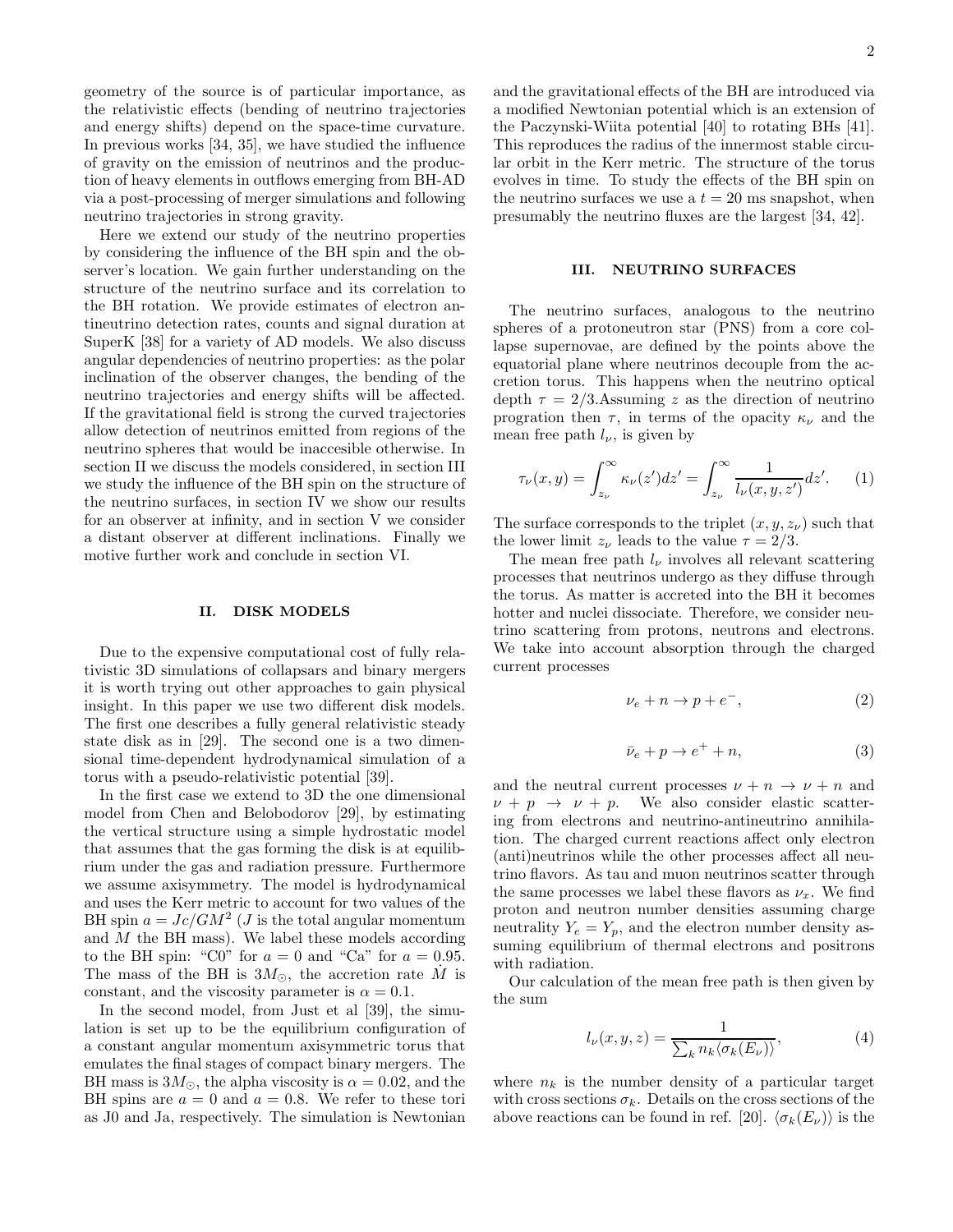thermally averaged cross sections that assumes a Fermi-Dirac distribution for the neutrinos with a temperature equal to the local torus temperature and zero chemical potential,

$$
\langle \sigma_k(E_\nu) \rangle = \frac{\int_0^\infty \sigma_k(E_\nu) \phi(E_\nu) dE_\nu}{\int_0^\infty \phi(E_\nu) dE_\nu},\tag{5}
$$

with  $\phi(E_{\nu})$  the neutrino flux written in terms of the Fermi-Dirac distribution  $f_{FD}$ ,

$$
\phi(E_{\nu}) = \frac{c}{2\pi^2(\hbar c)^3} (E_{\nu})^2 f_{FD}.
$$
\n(6)

This procedure removes the energy dependence of the neutrino surface, as our results have been properly energy weighted. Note, however, that the scattering neutrino surfaces differ from the effective neutrino surfaces (see e.g. [43]), with the difference being larger for tau/muon neutrinos.

Figure 1 shows a quarter of the electron neutrino and electron antineutrino surfaces corresponding to the Ca model (a = 0.95) and  $\dot{M} = 5M_{\odot}/\text{s}$ . The color scale represents the neutrino temperatures. The hotter neutrinos (yellow) are emitted closer to the BH. These will have the biggest contribution to the net neutrino fluxes. Tau/muon neutrino surfaces, not shown for clarity, are the hottest  $(T_{\nu_x} \approx 10.5 \text{ MeV})$ , followed by the electron antineutrino surfaces ( $T_{\bar{\nu}_e} \approx 9 \text{ MeV}$ ). The coolest are the electron neutrino surfaces which are the farthest from the BH  $(T_{\nu_e} \approx 8 \text{ MeV})$ . This is similar to the flavor hierarchy found in the PNS neutrino spheres, and can be understood in terms of the reactions eqs. 1 and 2. Since the torus is abundant in neutrons, electron neutrino absorption on them, eq. 2, will have a more substantial effect on the mean free path than electron antineutrino absorption on protons, eq. 3, causing electron neutrinos to decouple at the lowest temperatures.  $\nu_x$  lack these charged current processes and decouple closest to the BH where the temperatures are higher.

The geometry and temperatures of the neutrino surfaces for these tori are however different from those of a PNS. In the torus, near the BH, due to the gravitational potential, the accreted matter forms a funnel with lower densities. Closer to the BH there is an increment of the temperature, as matter radiates energy when falling to the BH. The emitted neutrinos move through this less dense medium for a shorter time, producing higher temperatures compared to a PNS. In the PNS, neutrinos diffuse through a denser medium as compared to a BH-AD, and decouple at lower temperatures ( $T_{\nu_e} \approx 2.6$ ,  $T_{\bar{\nu}_e} \approx 4$ , and  $T_{\nu_x} \approx 5$  MeV) [19].

Fig.  $2$  shows a transversal cut of the electron antineutrino surfaces for the two models used here: Chen-Beloborodov with  $\dot{M} = 5M_{\odot}/s$  (dotted lines) and Just et al (solid lines). For each model we find the electron antineutrino surfaces for two different spin parameters,  $a = 0$  and  $a = 0.95$  corresponding to the C0 and Ca models, respectively, and  $a = 0(0.8)$  for J0(Ja) models. In



FIG. 1: (Color on line) Electron neutrino surface (outter) and electron antineutrino surface (inner) based on the Ca torus model with a BH spin  $a = 0.95$ ,  $\dot{M} = 5M_{\odot}/s$  and  $3M_{\odot}$ BH [29]. The color scale shows the corresponding neutrino temperatures.

both sets of models, the taller surfaces correspond to the higher spin values. The color scale represents the temperature  $T_{\bar{\nu}_e}$  at the decoupling points. These are higher for spinning BH regardless of the disk model. For the Ca model,  $T_{\bar{\nu}_e}$  are as high as 9 MeV, while they are around 4.5 MeV for the C0 case. Similarly for the Ja model  $T_{\bar{\nu}_e}$  maximum is 7 MeV while for J0 the highest value is around 6 MeV. The BH spin also affects the extension of the disk; the higher the spin the larger the neutrino surface of the torus. This, as we explain later, impacts the neutrino luminosities and detection rates. Note furthermore, that the  $\alpha$  viscosity parameter of the two models is very different: 0.02 for the dynamical model and 0.1 for the steady state one. This also contributes, through increasing angular momentum transport, to the differences seen in the structure of the neutrino surfaces.

Hotter neutrino surfaces for larger spins a are a consequence of the spacetime geometry. Matter rotating around a BH will release energy before plunging into it. The radius of the marginally stable circular orbit  $r_I$ , also known as the innermost stable circular orbit or ISCO, is the smallest circle along which free particles may stably orbit around a BH. The binding energy that can be released increases as  $r_I$  decreases, and  $r_I$  decreases with the increment of the BH spin [44]. When the angular momentum per unit mass exceeds  $r_I$  centrifugal forces will be significant and the matter will circulate around the BH. The extra angular momentum will be carried away by viscous stress. The viscous heating can then be converted to neutrino luminosity. The extension of the neutrino surfaces is also linked to space-time geometry. In Kerr BHs matter is hotter and denser when compared to Schwarzschild BHs. Neutrinos scatter in this denser medium taking, therefore, a larger distance to decouple which is reflected in larger neutrino surfaces.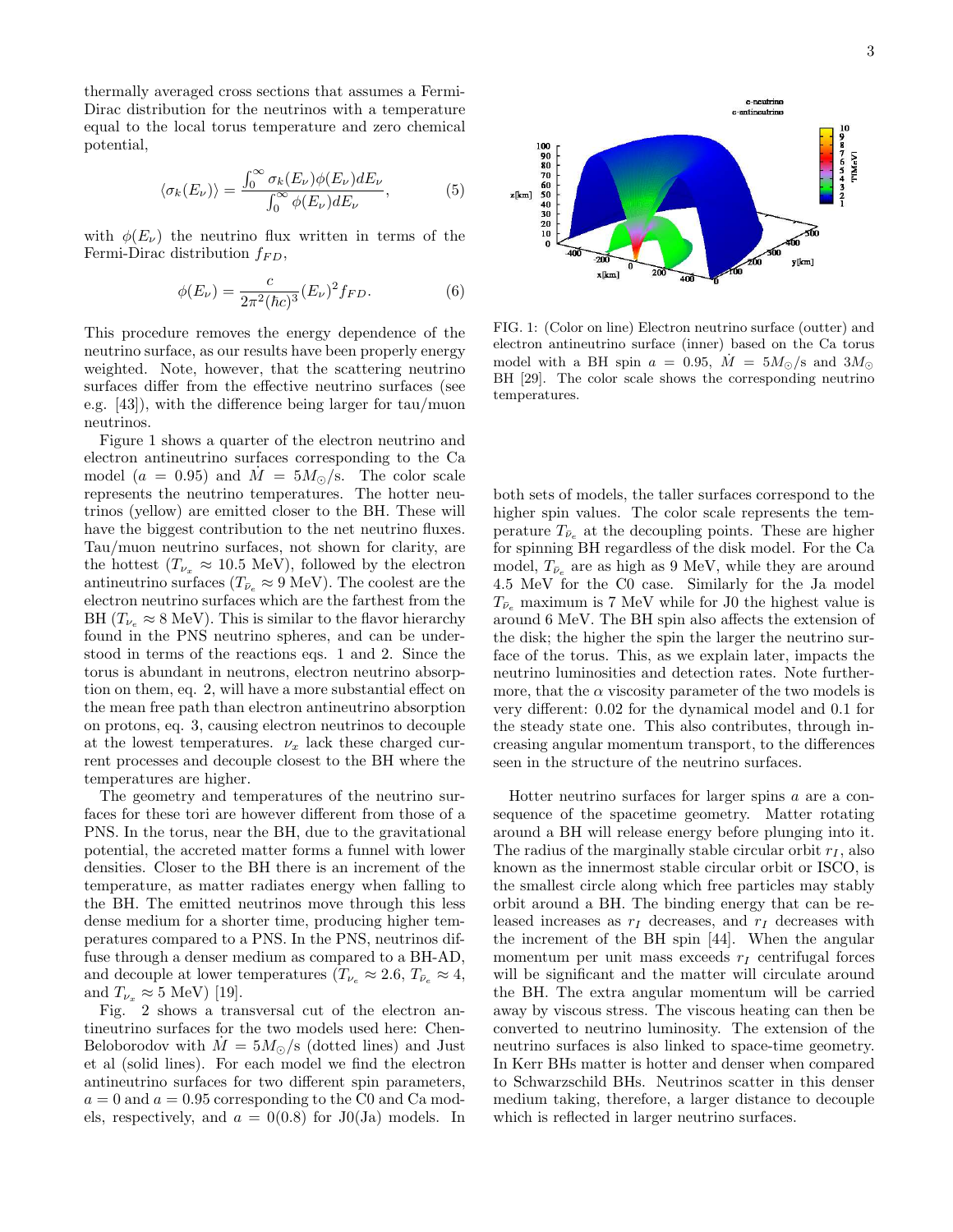

FIG. 2: Comparison of electron antineutrino surfaces for different BH spins and different disk models. Dotted lines are for the models C0  $(a = 0)$  and Ca  $(a = 0.95)$ , while solid lines correspond to J0 ( $a = 0$ ) and Ja ( $a = 0.8$ ). The taller lines for each model correspond to the higher spins.

#### IV. DISTANT OBSERVATION

Using our results for the neutrino surfaces, and following a similar methodology as in Refs. [20, 25], we can estimate the number of neutrinos emitted per sec  $f^e$ , the emitted luminosities  $L^e_\nu$ , and average energies  $\langle E^e_\nu \rangle$  as

$$
f^{e} = \frac{dN}{dt^{e}} = \int dA^{e} dE^{e} \phi^{e\bar{f}}(E^{e}), \qquad (7)
$$

$$
L^e_\nu = \frac{dE^e}{dt^e} = \int dA^e dE^e E^e \phi^{ef\!f}(E^e),\tag{8}
$$

and

$$
\langle E_{\nu}^{e} \rangle = \frac{dE^{e}/dt^{e}}{f^{e}},\tag{9}
$$

where the effective flux, i.e. the number of neutrinos emitted per unit energy, per unit area, per second, is

$$
\phi^{eff}(E^e) = \frac{1}{4\pi} \int d\Omega^e \times \phi(E^e), \tag{10}
$$

and  $\phi(E^e)$  is the Fermi-Dirac flux (eq. 6). In the equations above the integral over  $dA<sup>e</sup>$  corresponds to an integral over the neutrino surface. Assuming isotropic emission will reduce the integral over  $d\Omega^e$  to  $4\pi$ . The transformation of these quantities to an observer located at infinity can be done by using the invariance of phasespace density [25, 35],

$$
\frac{1}{c^2} \frac{dN}{d^3 x_o d^3 p_o} = \frac{1}{c^2} \frac{dN}{d^3 x_e d^3 p_e},\tag{11}
$$

with the subindex  $o$  denoting observed quantities. The relation between the observed  $E^o$  and emitted  $E^e$  energies is  $E^e = (1+z)E^o$  where  $(1+z)$  is the redshift. To a distant observer the distances appear stretched roughly by a factor of  $(1 + z)$ , changing the areas accordingly. Putting this together we have

$$
\frac{dN}{dt^o} = \int \frac{1}{(1+z)} \phi(E^e) dE^e dA^e,\tag{12}
$$

$$
\frac{dE^o}{dt^o} = \int \frac{1}{(1+z)^2} \phi(E^e) E^e dE^e dA^e,\tag{13}
$$

and

$$
\langle E_{\nu}^o \rangle = \frac{dE^o/dt^o}{f^o}.\tag{14}
$$

The number of neutrinos reaching a detector per second  $R$  is given by

$$
R = N_T \int_{E_{th}}^{\infty} \phi^{eff}(E^o) \sigma(E^o) dE^o, \tag{15}
$$

where  $N_T$  is the number of targets in the detector,  $E^o$  are the neutrino energies registered, and  $\sigma(E^o)$  is the detector's neutrino cross section. The effective flux  $\phi^{eff}(E^o)$ reaching the detector is

$$
\phi^{eff}(E^o) = \frac{1}{4\pi} \int d\Omega^o \times \phi(E^o_\nu),\tag{16}
$$

where  $d\Omega^o$  is the solid angle that the torus subtends as seen by an observer at the detection point, i.e.  $d\Omega_o =$  $\sin \xi d\xi d\alpha$ , where  $\xi$ ,  $\alpha$  are spherical coordinates in the observer's sky.

We are interested in a distant observer. For this situation, the effective fluxes (eq. 16) will be strongly influenced by the energy shifts, while the effects of bending of trajectories, reflected in  $d\Omega^o$ , are smaller. We calculate the energy shifts in the Kerr metric. For the solid angle, we follow the null geodesics that travel away from the neutrino surfaces in the Schwarzschild metric, in order to ease the calculation without compromising our conclusions. Note that if we were interested in an observer that was closer to the BH, a calculation in the Kerr metric would be optimal, as null geodesics in the Kerr metric would lead to larger torus areas, seen by the observer. For a closer observer estimates of the apparent areas in the Schwarzschild metric would be an underestimate as compared with those obtained in the full Kerr metric.

For an observer located at infinity, and in the Schwarzschild metric, it suffices to estimate the effect of bending of trajectories by calculating  $d\Omega^o = bdb \frac{d\alpha}{r_o^o}$ , where  $b$ , the neutrino's impact parameter, is

$$
b = \frac{r_+}{\sqrt{1 - r_s/r_+}},\tag{17}
$$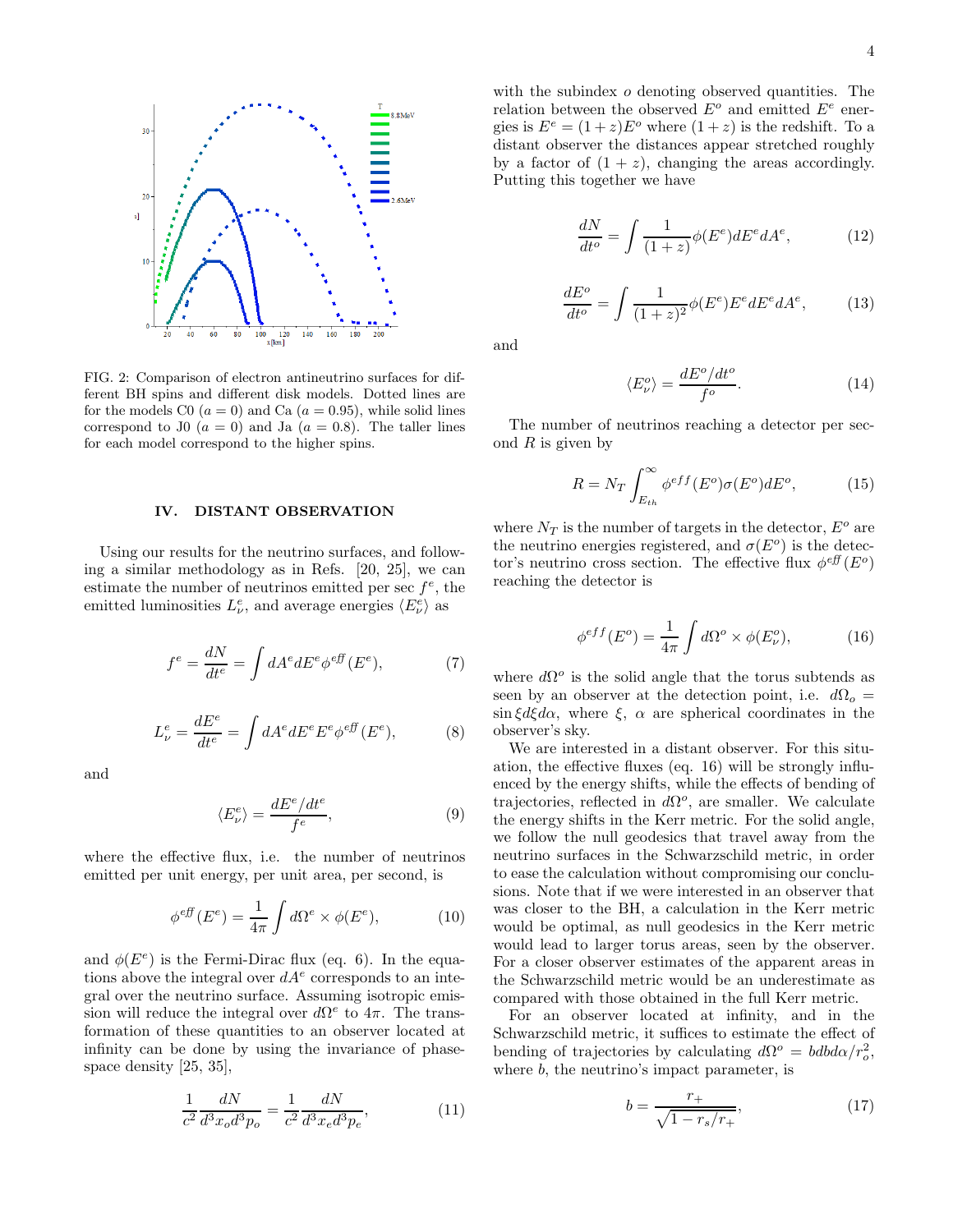TABLE I: Observed detection rates R (at 10 kpc in SuperK), electron (anti)neutrino luminosities, and energies for the different accretion tori studied here. In all the models the BH mass is  $3M_{\odot}$ 

|                 | $\boldsymbol{a}$ |               |                    | R (sec <sup>-1</sup> ) $L^o_{\bar{\nu}_e}$ (ergs/s) $L^o_{\nu_e}$ (ergs/s) $E^o_{\bar{\nu}_e}$ |      | $E^o_{\nu_e}$   |
|-----------------|------------------|---------------|--------------------|------------------------------------------------------------------------------------------------|------|-----------------|
|                 |                  |               | $(\times 10^{53})$ | $(\times 10^{53})$                                                                             |      | $(MeV)$ $(MeV)$ |
| J0 <sub>0</sub> |                  | 15000         | 2.7                | 1.9                                                                                            | 12.7 | 10.3            |
| CO <sub>0</sub> |                  | -23900        | 4.8                | 4.7                                                                                            | 10.3 | 6.4             |
|                 |                  | Ja 0.8 23600  | 3.7                | 2.4                                                                                            | 13.4 | -11             |
|                 |                  | Ca 0.95 58400 | 9.8                | 6.8                                                                                            | 11.8 | 7.3             |

 $r<sub>s</sub>$  is the Schwarzschild radius and  $r<sub>+</sub>$  is the closest distance of the neutrino trajectory to the BH. For a trajectory that goes to infinity  $r_{+}$  equals the emission points on the neutrino surface  $r_e$ .

On the other hand, the redshift in the Kerr metric depends on the BH spin a, the observer and emitter positions, and their relative velocities (see [35]). For the latter we assume that the emitter and observer are in Keplerian rotation, such that their angular velocities are given by

$$
\Omega_{o(e)} = \frac{M^{1/2}}{r_{o(e)}^{3/2} + aM^{1/2}},\tag{18}
$$

with  $r_{o(e)}$  the observer(emitter) distance to the BH.

We estimate the number of neutrinos per second that could be detected in SuperK assuming 32 ktons of fiducial volume, with a threshold energy  $E_{th} = 5$  MeV [38]. Here the cross section in eq. 15 corresponds to captures of electron antineutrinos on protons [20]. We also assume that the torus is at 10 kpc from Earth and that we observe it on the z-axis, above its equatorial plane. Table I shows the detection rates R observed in SuperK, the observed electron (anti)neutrino luminosities at infinity  $L^o$ , and the corresponding observed average energies for the C and J models. Comparing results between the same simulation approach (C0 with Ca, and J0 with Ja) we see that these observables are larger for the higher BH spin, a consequence of the conversion of the extra rotational energy into thermal energy. It is interesting to note that a PNS would produce about 1000 counts/s in SuperK and has a neutrino luminosity of  $10^{52}$  ergs/s [19]. The tori studied here lead to detection rates greater by a least a factor of 10, and luminosities higher by at least one order of magnitude, with the difference coming from the hotter neutrino surfaces as discussed in section III.

A full comparison of the microphysics of the two models studied here (Chen-Belobodorov vs Just et al.) is not the goal of this study. However, we address the differences between the results found in Table I. Although the luminosities are larger for the C0 vs the J0 models, the neutrino energies are lower. The same behavior is observed between the Ca and Ja tori. The differences can

be understood in terms of the dependency of the neutrino temperatures with distance to the BH, and the extension of the neutrino surfaces. Close to the BH, where most neutrinos are emitted, the temperatures of C0 and J0 models are similar ∼5 MeV (as is also the case for Ca and Ja where T is around tens of MeV). However, the surfaces are much larger for the Chen-Belobodorov models when compared to the Just et al. ones. This leads to larger luminosities for C0(Ca) despite the higher temperatures of J0(Ja). Finally, neutrinos emitted farther from the BH contribute to the spectra with lower energies explaining the smaller average energies found for C0(Ca) compared to J0(Ja).

A broader picture of the accretion tori can be achieved by placing our post-processed results in context with those coming directly from fully relativistic simulations. Recent simulations of the long-term evolution of BH-NS mergers with an initial BH spin  $a = 0.9$  and mass ratio of 4 showed the formation of a thick disk of  $0.3M_{\odot}$ and an accretion rate of  $\sim 2 M_{\odot}/s$  [23]. The total initial neutrino luminosity was found to be around  $10^{54} \text{ erg/s}$ , dropping to  $2\times10^{53}$  erg/s 50 ms later. The neutrino energies, averaged over time, are 12 and 15 MeV for electron neutrinos and antineutrinos, respectively, decreasing at a rate of 1 MeV per 10ms. These are about 1 MeV larger compared to our spinning BH results of 11 and 13.4 MeV (Ja model) and larger by about 5 and 3 MeV for electron neutrinos and antineutrinos, respectively, for the Ca model. Note that in ref. [23] neutrino cooling followed a leakage scheme which neglects neutrino absorption. With an improved neutrino cooling scheme that uses an energy-integrated version of the moment formalism F, Foucart et al [21] studied the post-merger evolution of a BH-NS binary, focusing on the stage between disk formation and an achievement of a quasi-equilibrum phase. Their merger results in a disk of  $0.1 M_{\odot}$  and a BH of  $8M_{\odot}$  with spin 0.87. In this case the luminosities are around  $5 - 8 \times 10^{52}$  erg/s for electron neutrinos (the leakage scheme predicted luminosities 30% larger),  $5 \times 10^{53}$  erg/s for electron antineutrinos, while the leakage scheme led to estimated energies of 11-13 MeV for electron neutrinos and 14-15 MeV for antineutrinos.

Our results for neutrino luminosities and energies for the spinning models in Table I (in particular for the Ja model), are similar to those coming directly from the cited simulations despite the fact that the initial conditions are different as well as are the neutrino and gravity treatments. This comparison is useful to roughly check our results and shows that our ray-tracing technique is a reasonable tool for predicting neutrino related quantities via post-processing studies.

#### A. Steady accretion tori counts at SuperK

To estimate the total number of counts at SuperK we multiply the rates (obtained as Eq. 15) by the duration of the signal. This time can be calculated as the ratio of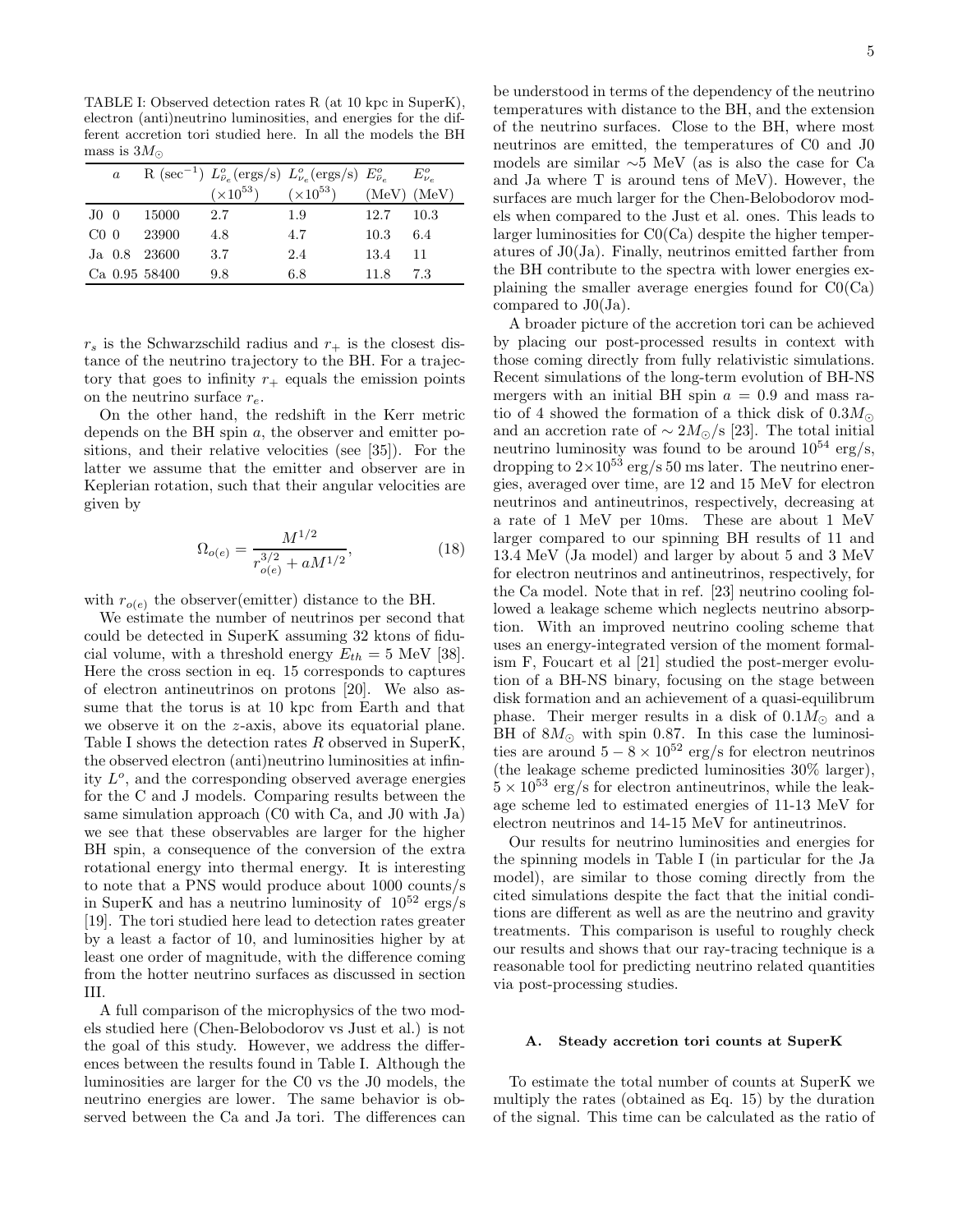the energy emitted in the form of neutrinos  $E^B_\nu$  to the total neutrino luminosity  $\Delta t = E_{\nu}^{B}/L_{\nu}$ . On the other hand,  $E^B_\nu$  depends on the efficiency of converting gravitational energy to neutrino energy  $\varepsilon = E_{\nu}^{B}/E_{G}$ , and so  $\Delta t = \varepsilon E_G/L_{\nu}$ . The gravitational energy is the rest mass energy  $E_G = M_T c^2$  with  $M_T$  the torus mass. We estimate the total number of counts for a collection of fully relativistic steady state tori, similar to the C models above, with different accretion rates. For these models the viscosity parameter is  $\alpha = 0.1$ , the BH mass is  $3M_{\odot}$ , and the BH spin takes the values  $a = 0$  or  $a = 0.95$ . We estimate  $\varepsilon$  in two ways. For the first, we assume radial accretion, where  $\varepsilon = L_{\nu}/\dot{M}c^2$  and then  $\Delta t = M_T/\dot{M}$ . The second estimate accounts for the fact that the accreted matter carries angular momentum and therefore the efficiency depends on the BH spin. Then the efficiency  $\varepsilon$  is  $1 - \hat{E}$  with

$$
a = -\frac{4\sqrt{2}(1 - \tilde{E}^2)^{1/2} - 2\tilde{E}}{3\sqrt{3}(1 - \tilde{E}^2)},
$$
(19)

and corresponds to the amount of energy radiated by matter reaching the BH through a series of almost circular orbits.  $1 - \tilde{E}$  is the maximum of binding energy at the marginally stable circular orbit which has a radius  $r_I$ . Thus for a BH of 3  $M_{\odot}$  with a spin  $a = 0$ we find  $r_I = 26.49$  km and an efficiency  $\varepsilon = 0.057$ . For the spinning BH with  $a = 0.95$ , the efficiency is  $\varepsilon = 0.19$  while  $r_I = 8.91$  km. These values are replaced in  $\Delta t = \varepsilon M_T c^2 / L_{\nu}$ . Additionally, we take into account the time dilation occurring in the vicinity of the BH and our time interval as seen at Earth is  $\Delta t^{\circ} = \Delta t (1 + z),$ where this redshift is an estimate taken from the overall redshift between the average observed and emitted neutrino energies. Our results predict signals lasting 0.14 to 0.34 secs for  $a = 0$ , and 0.16 to 0.39 sec for  $a = 0.95$  (the estimate for a supernova (SN) is 10 sec).

Figure 3 shows the total number of counts in SuperK for these tori as a function of the accretion rate  $\dot{M}$ . The magenta band corresponds to  $a = 0.95$  while the grey one to  $a = 0$ . The bands for a fixed value of a are obtained by using our two efficiency estimates. The lower limit corresponds to spherical accretion while the upper limit to the spin dependent efficiency. The total events from rapidly accreting tori is larger because these tori are more massive and so there is more material to be converted in neutrino energy. The number of counts can be about an order of magnitude higher for spinning BHs than nonrotating BHs in the case of  $M = 3M_{\odot}$ . However this difference is less evident as the accretion rate grows. This is because the efficiency calculated in our first estimate decreases faster with the accretion rate whereas the efficiency in the second estimate is constant for all rates. Therefore the corresponding signal duration for  $a = 0$ in the optimistic case will eventually be similar to the pessimistic  $a = 0.95$  case. If the accretion rate is low  $\sim 3M_{\odot}/\text{sec}$  then we predict a number of counts close to the current SN estimates (∼8000) for a spinning BH and roughly half of the SN events for a non-spinning BH. For



FIG. 3: Total number of events seen at SuperK as a function of mass accretion rate. The tori models are 3D extensions of fully relativistic 1D disks. Indicated is the value of the BH spin. The BH mass is  $3M_{\odot}$  in all the cases.

higher accretion rates  $\sim 9M_{\odot}/\text{sec}$  we could have as much as four times the number of events of a SN in the most optimistic scenario.

The predictions for the Just et al model are similar to some extent. As this model is time dependent, we find the accretion mass rate by calculating the total mass of the torus at two different snapshots  $t = 20$  ms and  $t = 60$  ms so we get  $0.146M_{\odot}/\text{s}$ . The initial total mass of the torus is ~ 0.3 $M_{\odot}$  [39]. Then  $\Delta t = M_T/\dot{M} = 2.05$  sec. With the rates reported in table I this implies a total number of counts of  $\sim$  30750 for a BH spin  $a = 0$  and  $\sim$  48300 when  $a = 0.8$ . On the other hand, using an efficiency of  $\varepsilon = 0.057$  when  $a = 0$  and  $\varepsilon = 0.12$  for  $a = 0.8$  we find  $\Delta t \sim 2.3$  sec for both spin values. This results in a total number of counts of 34900 and 55200 for  $a = 0$ and  $a = 0.8$  respectively. We note that these estimates depend strongly on the duration of the strongest neutrino emission. In reality there will be a period of such intense emission followed by a longer period where the neutrino emission decreases. Some authors estimate for example that this shorter period is on the order of  $\sim$  50 ms [21]. This timescale predicts event rates on the order of 1000 counts, similar to the grey band in Fig. 3.

### V. ANGULAR DEPENDENCE

So far we have considered the detection point to be at 10 kpc on the z-axis, perpendicular to the equatorial plane of the axisymmetric torus. However, given the mass distribution of the accreted matter it is natural to expect that neutrino fluxes, rates and any other quantity related to them will change according to the observer's inclination. From one side, the inclination changes the measured solid angle in the observer's sky. Furthermore, neutrinos bend their trajectories due to strong gravity, and regions of the neutrino surface that are invisible in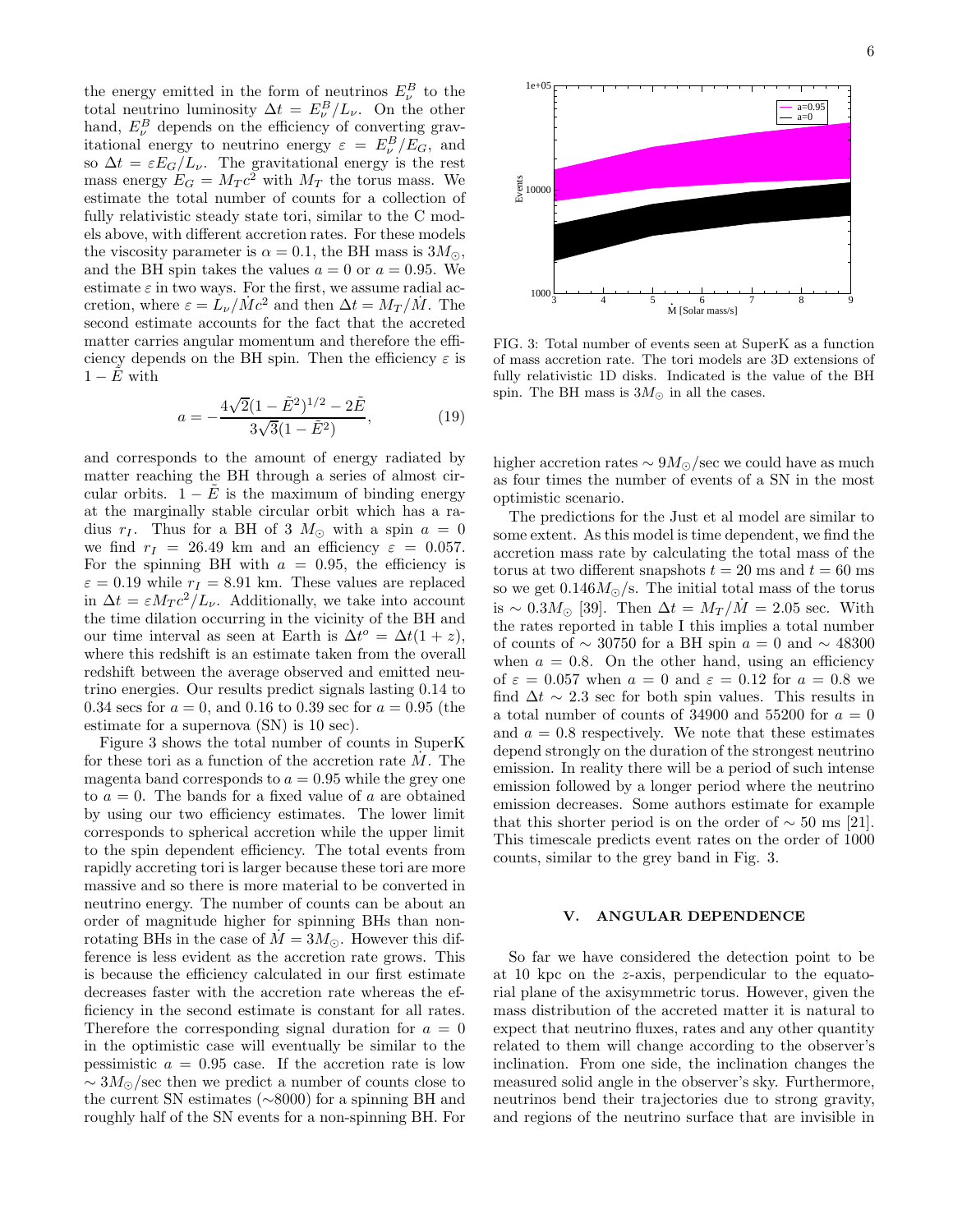Newtonian gravity could be detected in curved space. On the other hand, some neutrinos that could reach the observer, thanks to the gravitational lensing, can be reabsorbed if on their path to the observer they enter an opaque region. To address these points we locate the observer at  $r<sub>o</sub> = 5000$  km away from the BH. This is a reasonable distance that once re-scaled to 10 kpc roughly reproduces the rates found above; it is far enough for our treatment of the geodesics in the Schwarzschild metric still to be valid, but close enough to allow us study the effect that the inclination has on the solid angle apparent to the observer. A direct calculation at 10 kpc would be needlessly computationally expensive as the geodesic evaluation over large distances would also require integration steps small enough to achieve impact parameters of the order of km. Rescaling the fluxes at an appropriate distance allows us to study the general relativistic effects on the apparent solid angle  $\Omega_o$  feasibly and accurately.

We estimate the number of neutrinos observed per unit energy, per unit area, per second as

$$
\frac{dN}{dA^o dt^o} = \int dE^o \phi^{eff}(E^o),\tag{20}
$$

with the effective flux as in eq. 16. The observed number of neutrinos per second, luminosities, and average energies are as in Eq. 5-7 but evaluated in the observer's frame (the superscript changed by " $o$ "). In this case the integral over the area is  $4\pi r_o^2$ . The integral over the solid angle  $d\Omega$ <sub>o</sub> = sin ξ $d\xi d\alpha$  corresponds to the solid angle subtended by the neutrino surface and seen at  $r_o$ . The observer is now closer to the BH and we need to find  $\xi$ by explicitly solving the neutrino null geodesics equation. In the Schwarzschild metric this is

$$
\left[\frac{1}{r^2} \left(\frac{dr}{d\varphi}\right)\right]^2 + \frac{1}{r^2} (1 - r_s/r) = \frac{1}{b^2},
$$
 (21)

where *b* is, as before, the neutrino's impact parameter, and origin of the spherical coordinates is centered in the BH. The integration of this equation goes from the emission points on the neutrino surface  $(r_e, \varphi_e)$  to the observation point  $(r_o, \varphi_o)$ . Once b is found then  $\xi$  (and the solid angle) is given by

$$
b = \frac{r_o \sin \xi}{\sqrt{1 - r_s/r_o}}.\tag{22}
$$

Neutrinos emitted from a particular point could travel around the BH several times: a neutrino emitted close to the BH can fall into it, reach the exterior with some deflection (first order image), or rotate around the BH spending more time near the horizon and finally escape to reach the observer (higher order image). In this study we limit ourselves to first order images. Higher orders will also contribute, though the contribution is expected to be subdominant for distant observers and for the BH mass considered here (not the case, however, for massive BHs and closer observers [45, 46]).

It is illustrative to compare a Newtonian treatment with the effects that general relativity has on the neutrino fluxes. Figure 4 shows the electron neutrino flux observed on the z-axis and at 5000 km from the center of the BH. Here we assume that the disk is optically thick, meaning that only neutrinos emitted from the upper half of the torus reach the observer. The black solid line, labeled as GR, corresponds to the flux when the redshift and bending of the neutrino trajectories are included. The red dashed line (N) shows the fluxes obtained in Newtonian gravity, where the neutrinos travel in straight lines and their energies are not influenced in any way by the BH. In this calculation, neutrinos are emitted anywhere from the torus. We show with the blue dashed-dotted line a calculation where the neutrinos travel in straight lines (No Bending), but their energies are redshifted. Finally, with the red dotted line  $(N_{\text{cut}})$  we study a case where the neutrinos fluxes are calculated in Newtonian gravity but we have artificially excluded regions of the torus from where emitted neutrinos would had been absorbed by the BH in the GR case.

Compared to a Newtonian treatment, a general relativistic calculation enhances the fluxes at low energies and reduces them in the high energy region. The last fact occurs because high energy neutrinos are emitted from hot regions close to the BH, where the redshift is strong. On the other hand, low energy neutrinos are emitted from regions farther from the BH and their energies are less redshifted. The increased fluxes are a consequence of the larger apparent solid angle derived from the bending of their trajectories. At these larger distances the effect of trajectory bending dominates the redshift. Note also that there is a significant reduction of the fluxes that is caused exclusively by removing neutrinos that could have been absorbed by the BH, as can be seen by comparing the two Newtonian calculations. Although, the  $N_{cut}$  calculation also assumes flat space, the fact that removing the neutrino-absorbing regions of the disk brings the fluxes closer to the general relativistic case at high energies (compare dotted and solid lines), highlights the implicit effect of bending of trajectories.

As mentioned above, after neutrinos have left the neutrino surface they can pass again through an optically thick region on their way to the observer. The apparent solid angle is then not only affected by gravitational lensing but also by neutrino interactions with matter. To study the effect on neutrino fluxes due to changes in the apparent solid angle only we assume the torus is optically thin. By this we mean: once the neutrinos have decoupled from the optically thick region (at the neutrino surface), they do not re-encounter thick regions. In such case all the neutrino surface shown in figure 5 emits. This provides us with upper limits of our estimates. We contrast these results with two totally thick disks: one as seen by an observer on the z-axis (upper half torus,  $z > 0$ ; and one where the observer is located on the  $z = 0$  plane, noted by the red dot (not to scale), who will detect the grey surface (roughly half right torus) which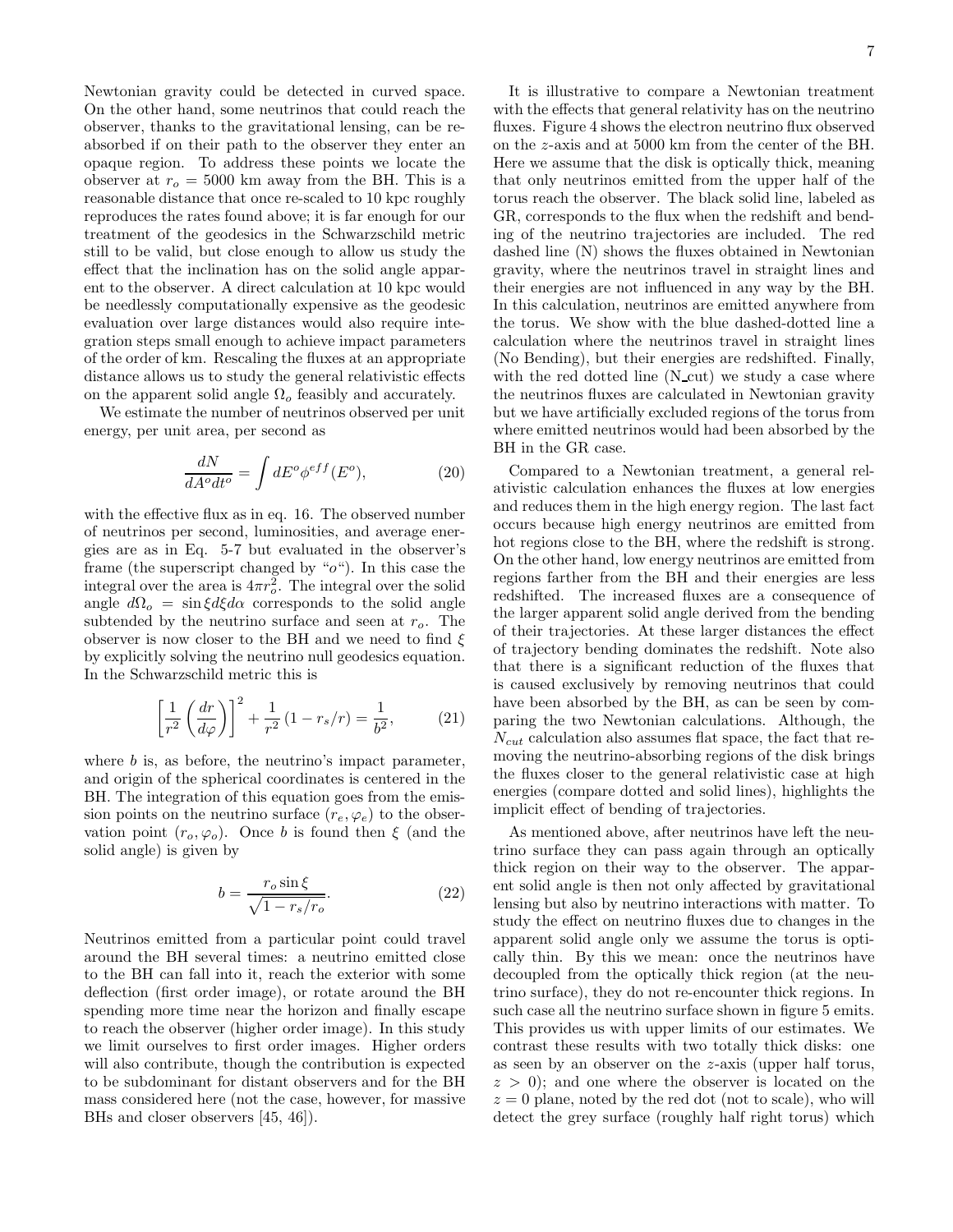

FIG. 4: Electron neutrino fluxes as seen by an observer at 5000 km from a BH of  $3M_{\odot}$ , and polar inclination  $i = 0^{\circ}$ . The torus model is the steady-state Ca. The black solid line includes all general relativistic effects. The blue dashed-dotted line takes into account redshifts but ignores bending of trajectories. The red dashed line correspond to a Newtonian calculation, while the red dotted line is also Newtonian but assumes that only regions that form first order images in the relativistic case contribute to the fluxes.

starts at largest distance in the z-axis of the neutrino surface, see figure 5. For both thick tori we are assuming that the parts of neutrino surface opposite to the obsever are undetected. This will lead to underestimates as neutrinos from those parts can actually reach the observer.



FIG. 5: Electron neutrino surfaces considered in the fluxes calculation shown in figure 6. The full torus assumes matter around the disk is neutrino transparent. The upper half of the torus will be detected by an observer in the z-axis. The grey right half would be seen by an observer in the  $z = 0$  plane (red dot and not to scale) if the torus is opaque. The curved line on the torus shows the intersection of the its surface with the  $z = 0$  plane. The torus model is the steady-state Ca with a spin  $a=0.95$  and accretion rate  $5M_{\odot}/s$ .

Figure 6 shows the electron neutrino fluxes at 5000 km from the center of the torus. The solid lines correspond



FIG. 6: Electron neutrino fluxes as seen by an observer at 5000 km from a BH of  $3M_{\odot}$ , and polar inclinations of  $i = 0^{\circ}$ and  $90^\circ$ . The torus model is the steady-state Ca with a spin  $a=0.95$  and accretion rate  $5M_{\odot}/s$ . Thin lines correspond to neutrino transparent tori while thick lines to opaque ones.

to an observer's inclination  $i = 0^{\degree}$ , with respect to z-axis of the torus, and the dashed lines to  $i = 90°$ . The thick lines assume the torus is optically thick while the thin lines correspond to an optically thin torus. In this way, an observer located at  $i^{\circ} = 0$  will register fluxes that are emitted from the upper half of the neutrino surface only. If the torus is optically thin neutrinos will reach the observer from the entire neutrino surface (including the lower half). Then at  $i = 0^{\circ}$  the thin fluxes roughly double the thick ones (compare black solid lines). At an inclination of 90◦ (blue dashed lines), which is on the equatorial plane, the situation is different. If the torus is totally thick an observer will register fluxes emitted from the grey right half torus in figure 5 only. Then the hottest inner parts of the disk won't contribute. In the thin case neutrinos are emitted everywhere from the neutrino surface, enhancing the fluxes. Furthermore neutrinos emitted from the opposite half of the neutrino surface can also reach the observer due to strong deflection with lower chances of being reabsorbed (their geodesics do not cross the highest density regions). Additionally at this angle, the Doppler effect overcompensates the gravitational redshift, due to the angular velocity carried by the disk. The final result are the larger fluxes at higher energies described by the thin blue dashed line.

Based on fluxes obtained at different inclinations, with respect to the z-axis, we estimate electron antineutrino average energies, luminosities and detection rates at SuperK. The results are shown in Figure 5, for a torus of accretion rate  $5M_{\odot}/s$  and for BH spins  $a = 0$  and  $a = 0.95$ (C0 and Ca models). The quantities are calculated at 5000 km from the BH and the detection rates have been rescaled to 10kpc. Red lines correspond to a BH with spin  $a = 0.95$  (indicated with a in the legend), while estimates corresponding to a BH with zero spin are represented by black lines. If the torus is neutrino transpar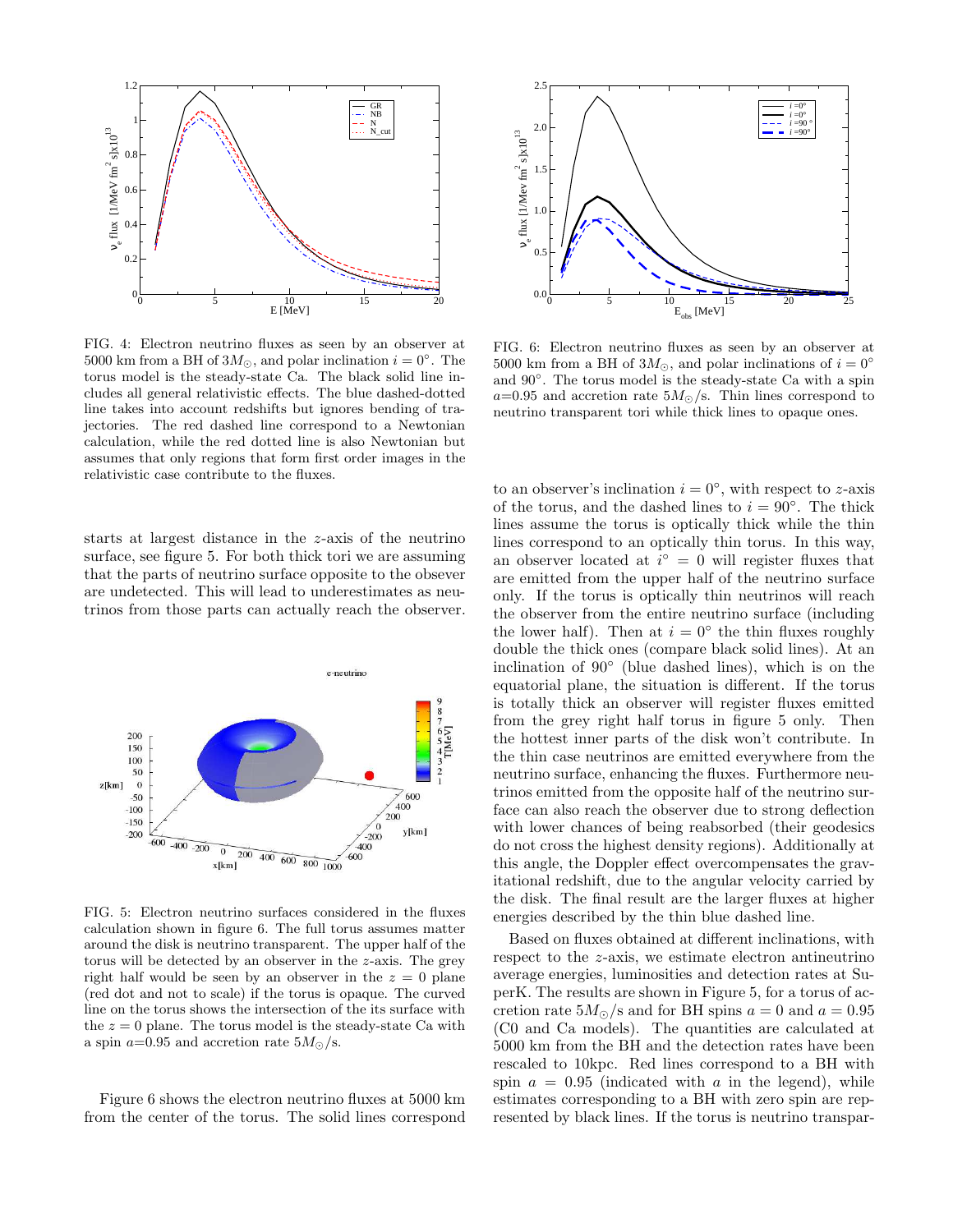ent (i.e. assuming they don't re-encounter an optically thick region after they leave the neutrino surface) the full neutrino surface is considered and the results are represented by solid thin lines. We contrast these results by considering emission of the upper half only, i.e. above the equatorial plane, of the neutrino surface (dotted-dashed thick lines)



FIG. 7: Electron antineutrino energies, luminosities and detection rates  $R$  at SuperK as function of the inclination of the observer with respect to the z-axis. The observer is at 5000 km from a BH of  $3M_{\odot}$  and the torus' accretion rate is  $5M_{\odot}/s$ . The rates R are rescaled at 10 kpc. Red and black lines correspond to spins  $a = 0.95$  and 0 respectively. Solid lines assume the tori are neutrino transparent while in the calculation showed by the dotted-dashed lines we have used the upper-half of the disk only.

As the inclination increases the solid angle subtended by the neutrino surface decreases, producing a reduction in the luminosities and rates. The average energy, estimated as the ratio between the luminosity and the number of neutrinos per second, becomes insensitive to this reduction. Its behavior is mainly affected by the energy shifts. At zero inclination the neutrino energies observed from different parts of the neutrino surface are all similarly redshifted: gravitational redshift dominates over Doppler shifts. In this case the linear velocity of an element of emitting matter is perpendicular to the observer's. As the inclination increases the linear velocity of the disk becomes parallel to the observer's. Then energies of half the torus are redshifted and the other half appear blueshifted. Thus the shifts in energies are totally different from the shifts in the perpendicular direction. The overall effect is a maximum increase in the observed average energies of about 2 MeV for  $a = 0.95$  and 1 MeV for  $a = 0$  from  $i = 0$  to  $i = 90$  deg. Considering a transparent (full) torus has the obvious consequence of having roughly twice the luminosities and rates than the corresponding quantities for a half torus. The small differences in the average energies are due to the fact that the lower parts (for  $z < 0$ ) of the full neutrino surface are

farther from the observer who registers different redshifts for neutrinos coming from that area compared to the ones coming from the upper half. When the inclination is 90 degrees the number luminosities and luminosities of the full torus are twice half the disk and the average energies are the same. The differences in average energies when a full or half torus are considered are larger for spinning BHs than for the  $a = 0$  case. This is because the energy shift depends on the BH spin and therefore the higher the spin the larger the differences in the average energies between the full and half tori.

# VI. SUMMARY AND CONCLUSIONS

Collapsars, BH-NS and NS-NS mergers can evolve into a BH surrounded by an accretion disk. The physics of these objects is crucial in our understanding of gravitational waves, gamma ray bursts and the production of heavy neutron-rich nuclei. The structure of the BH affects the thermodynamic properties of the disk leading to changes in the neutrino surfaces, their fluxes, and consequently in the setting of the neutron to proton fraction, and annihilation rates. We have studied the influence that the BH spin and the location of a distant observer have on several neutrino properties using a ray-tracing technique in general relativity. For the torus model we have used two different approaches: 1) an extension to 3D of a one dimensional fully relativistic steady state disk and 2) a time-dependent axisymmetric hydrodynamical torus. For both models we found that the spin of the BH strongly affects the behavior of the neutrino surfaces. Regardless of the flavor, the neutrino surface of an accreting torus around a spinning BH has, when compared to the non-spinning BH, higher neutrino temperatures and larger neutrino surfaces. These characteristics lead to higher neutrino luminosities and average energies. More luminous neutrinos would annihilate at a higher rate and therefore, rotating BHs with total neutrino luminosities  $\sim 10^{54}$  are a more likely short gamma ray burst source than steady ones (in agreement with [13]).

Our estimates for neutrino counts per second at SuperK, assuming the source is at 10 kpc, are larger for disks around spinning BHs, and these detection rates are at least a factor of 10 larger than supernova detection rates, regardless of the torus model. This due to the larger temperatures. The total number of counts and the duration of the signal depend on the efficiency of converting gravitational energy into neutrino energy. Spinning BHs are more efficient and this is reflected in the larger counts we predict compared to the tori around static BHs. For constant accretion rates we estimate signals lasting tenths of seconds, whereas the number of events varies from few to several thousands (increasing with the accretion rate). For the same disks we predict that SuperK would be able to detect a neutrino count as far as 0.5 Mpc for an accretion rate of  $3M_{\odot}/s$  in a case of low efficiency and non-spinning BH, and as far as 2 Mpc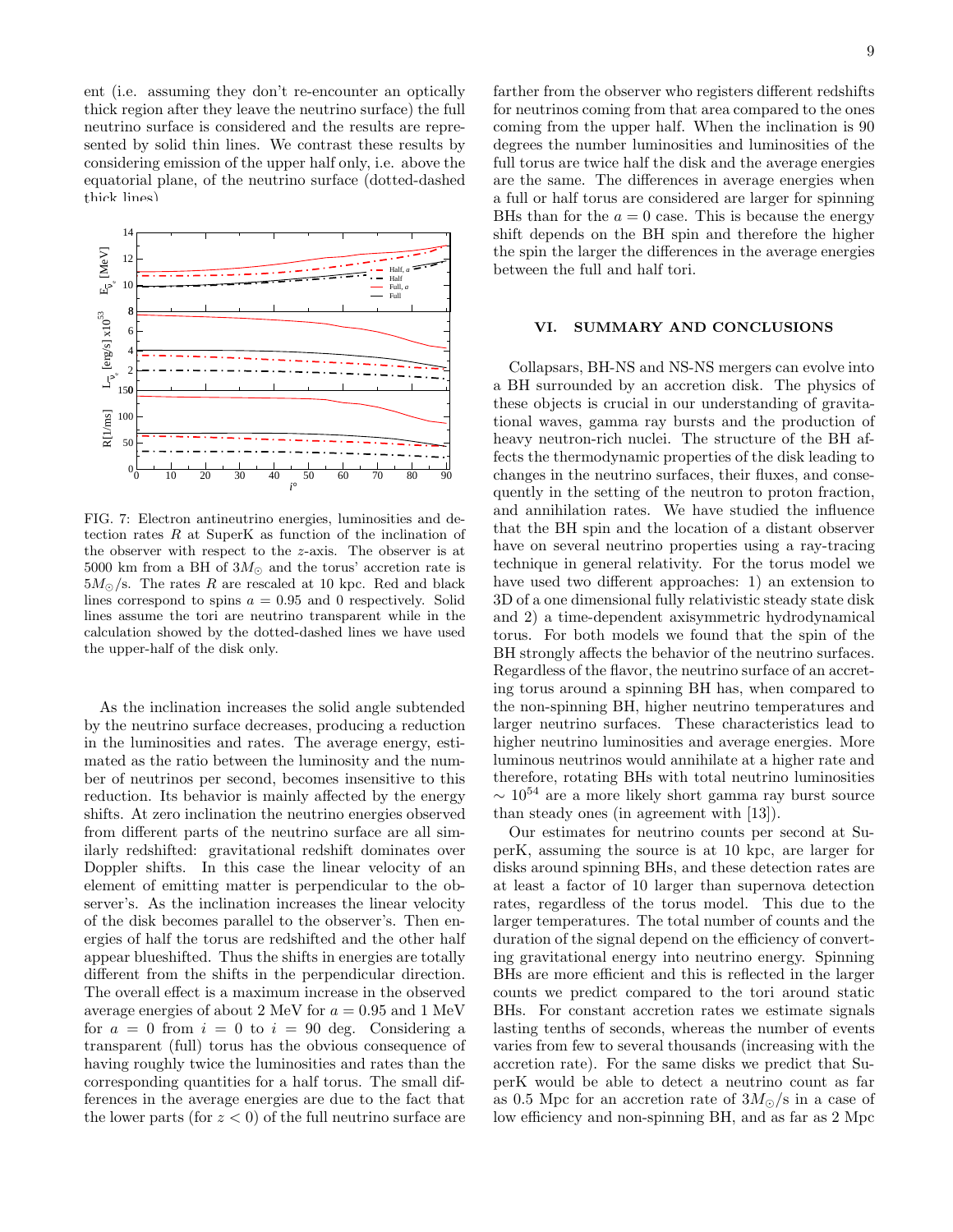for the highest accretion rate considered here of  $9M_{\odot}/s$ , large efficiency and BH spin  $a=0.95$ . Similarly, for the dynamical model of Just et al. we predict that with SuperK we could detect a neutrino as far as ∼ 2.3 Mpc. In the most pesimistic case we will observe the Milky Way satellite galaxies and in the most optimistic one we will observe events occuring in Andromeda (∼ 800 kpc away). The proposed 1 Mton detector Hyper-Kamiokande, with a fiducial volume 560 kton, will detect neutrinos as far as 10 Mpc in the most optimistic scenario.

The fluxes, luminosities, average energies and detection rates depend on the angle that the disk describes in the observer's sky. At larger inclinations the fluxes, luminosities, and detection rates decrease. This is due to the fact that the apparent area of the neutrino surface becomes smaller with increasing angles. Due to Doppler effects, included already in the energy shifts, the average energies increase with the inclination of the observer.

As the possibly observable quantities depend on the apparent emission area to the observer, it is relevant to ask: What is the appropriate neutrino surface for a given observer's inclination? Here we assumed that once the neutrinos decouple from matter, at the last points of scattering, they do not pass through an optically thick region again. This however could lead to overestimates and so we contrast these results with a case where only the upper half of the neutrino surface (on the  $z > 0$ ) emits. For example, in the case of an observer located on the axis perpendicular to the plane of the disk (here zaxis) it is reasonable to assume that neutrinos located in the lower half will likely be reabsorbed as they are back to the high density regions "inside" the neutrino surface. Then at zero inclination our estimates from the upper half of the torus seem reasonable, whereas the full disk provides us with upper limits. However, geodesics coming from the lower part could indeed reach the observer due to the deflection of neutrino trajectories. This effect is stronger as the observer's inclination is increased. For an observer located on the equatorial plane  $(i = 90°)$ neutrinos emitted from the farthest (opposite) parts of the torus leave the disk with trajectories tangential to the disk and have fewer chances to be re-absorbed. Then gravitational effects would allow us to "see" the opposite

10 side of the neutrino surface. Similarly, the hottest neutrinos emitted near the BH can be strongly deflected and reach the observer contributing to the total flux. At this inclination, considering only a part of the neutrino surface as the emitting area would lead to underestimates. We found that the average energies are not largely affected by these considerations compared to the effects on luminosities and detection rates. The latter could be overestimated by roughly a factor of two if the tori are assumed transparent for zero inclination, and perhaps by a larger factor for observers near the equatorial plane of the disks. We will leave for future work a detailed study

We expect to take the methodology shown in this work to the next level by working directly with fully relativistic simulations that incorporate neutrino cooling. Initial efforts have already been made in this direction, see e.g. [17, 25]. This will allow for a more consistent general relativistic study by solving the Einstein's field equations with neutrino cooling for the matter evolution, and by using ray-tracing in the regions above the neutrino surface for the free-streaming regime. The results presented here also motivate future studies on the effects of the BH spin on the synthesis of elements. Neutrinos set the electron fraction and any changes in the neutrino fluxes will be reflected on the element abundances, particularly in the wind nucleosynthesis [10, 47, 48]. Furthermore, the properties of the torus outflows will change at different inclinations. The gravitational effects will be much more prominent as the observer, in this case the outflowing matter, is closer to the BH than the observers considered here. We will also address this in future work.

of the effects of reabsorption of the neutrino geodesics.

#### Acknowledgments

This work was partially supported by the Natural Sciences and Engineering Research Council of Canada (NSERC)(OLC) and by U.S. DOE Grants No. DE-FG02-02ER41216(GCM), DE-SC0004786(GCM) and DE-SC0013039(RS).

- [1] A. MacFadyen and S. E Wossley, ApJ 524 (1999) 262.
- [2] K. Taniguchi, T. W. Baungarte, J. A. Faber and S. L.
- Shapiro, PRD 72 (2005), 044008.
- [3] W. Kluzniak and W. H. Lee, MNRAS 308 (1999) 780.
- [4] S. Rosswog, arXiv:astrop-ph/0508138.
- [5] J. Abadie et al. [LIGO Scientific and VIRGO Collaborations], Class. Quant. Grav. 27, 173001 (2010)
- [6] J. M. Lattimer and D. N. Schramm, ApJ,192(1974) L145.
- [7] J. M. Lattimer and D. N. Schramm, ApJ, 210(1976) 549.
- [8] R. Surman, G. C. McLaughlin, M. Ruffert, H.-T. Janka and W. R. Hix, Astrophys. J. 679, L117 (2008)
- [9] R. Fernández, D. Kasen, B. D. Metzger and E. Quataert, Mon. Not. Roy. Astron. Soc. 446, 750 (2015)
- [10] S. Goriely, A. Bauswein, O. Just, E. Pllumbi and H. T. Janka, Mon. Not. Roy. Astron. Soc. 452, 3894 (2015).
- [11] J. Pruet, S. E. Woosley and R. D. Hoffman, Astrophys. J. 586, 1254 (2003)
- [12] Robert Popham, S. E. Woosley and Chris Fryer, ApJ 518 (1999) 356.
- [13] S. Setiawan, M. Ruffert and H.-Th. Janka, Astron. Astrophys., 458 (2006), 553.
- [14] M. Ruffert, H.-Th. Janka, Astron. Astrophys., 344